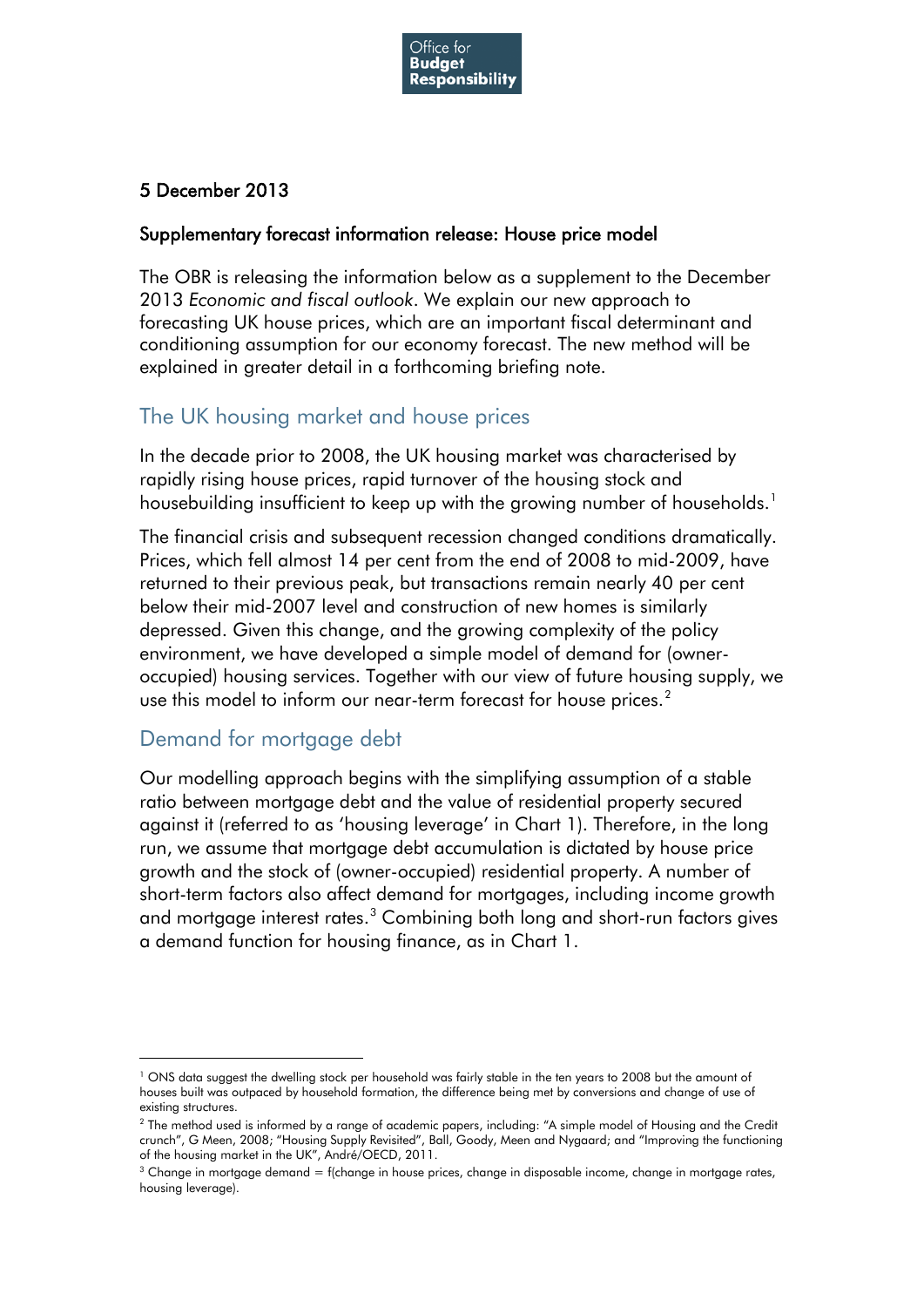





In the run-up to 2008, housing leverage was stable; mortgage debt grew at approximately the same rate as the value of the property it was secured against. In our model and the chart above, the supply of mortgage debt also broadly kept pace with demand. As house prices and the value of housing fell in 2008, housing leverage rose sharply, and fell back again as prices recovered. But households have been constrained by tighter lending standards and elevated uncertainty. In spite of a substantial fall in mortgage interest rates, continued growth in disposable incomes (although lower than expected) and rising house prices, households took on less debt than might have been expected –supply fell short of demand.

# The household discount rate for housing services

The gap between demand and supply growth in Chart 1 implies a measure of credit rationing. We combine this with other costs of housing finance to estimate the discount rate used by households to value their current demand for housing services, where:

Discount rate = f(adjusted debt cost, expected capital gains, credit rationing)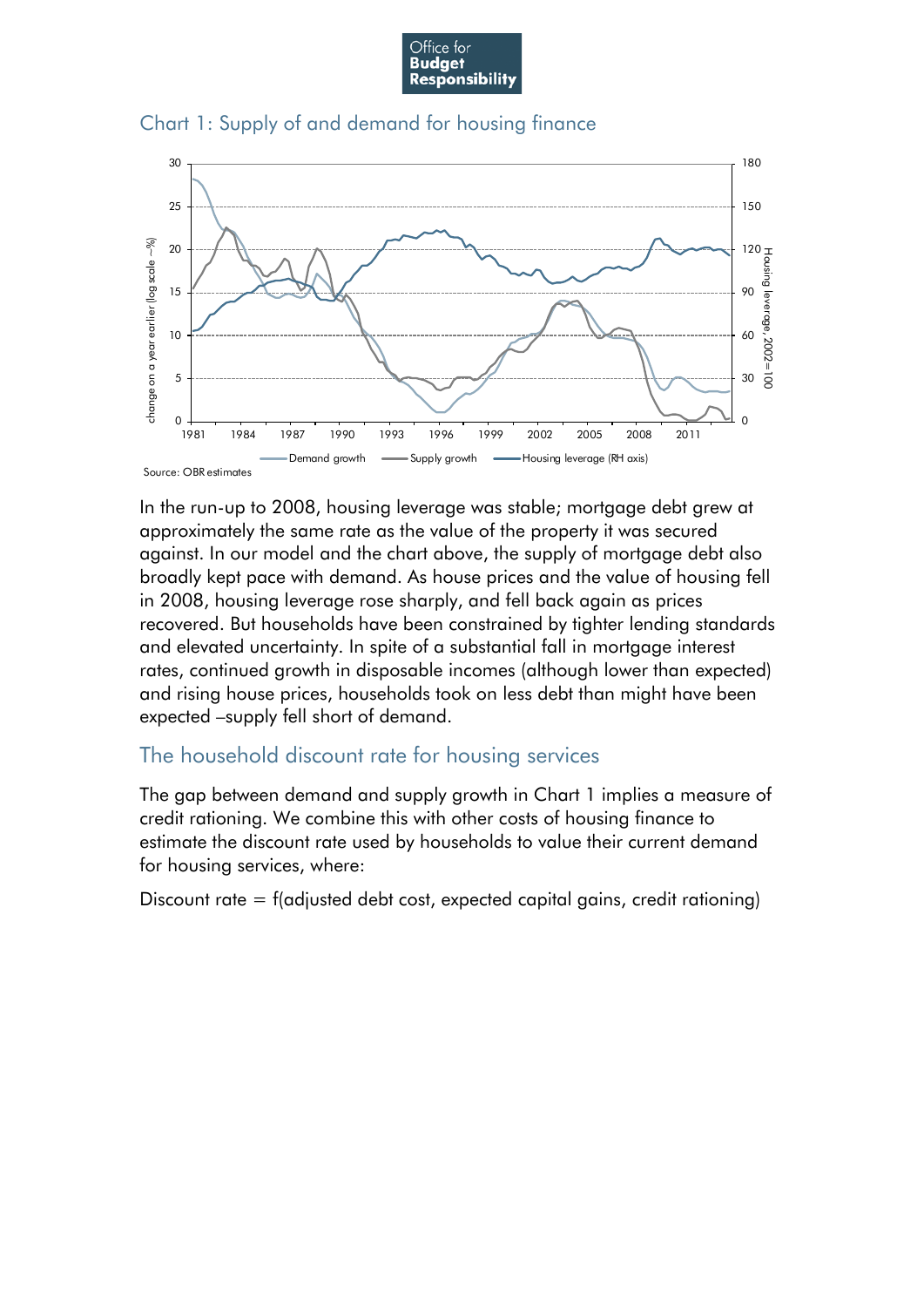





Source: OBR estimates

The adjusted debt cost is the effective interest rate on all mortgages adjusted for taxes, depreciation and maintenance costs. This has been relatively stable over time, barring a big fall in 2008, when Bank Rate was cut sharply. The discount rate is driven much more by changes in expected capital gains – here represented by the previous year's house price growth. This relies on an uncertain approximation of how households measure the return on housing assets and its stability over time, but the central concept is clear: the faster house prices are rising, the greater the return on housing assets and the lower the discount rate. This was the main influence behind a fall in demand for housing services in 2008-09, and would become an increasingly positive factor if house prices accelerate.

#### Housing supply

Conditions for builders are improving, with better access to finance and stronger demand. But recent rates of housing starts have been very weak and, given the characteristically slow response of supply to rising house prices in the UK, we expect only a weak supply response in the near term. We assume housing stock growth consistent with our dwellings fixed investment forecast, and a further small fall in the owner-occupation rate, continuing the recent trend. But given DCLG projections for household formation, at roughly 1 per cent a year, this means that housing supply per household is still falling throughout the forecast period.

### House prices

-

Combining the discount rate, our view of housing supply and proxies for imputed rent, we estimate a model for real house prices<sup>[4](#page-0-3)</sup> (in log form) where:

<span id="page-2-0"></span><sup>4</sup> ONS house prices adjusted for changes in the consumption deflator.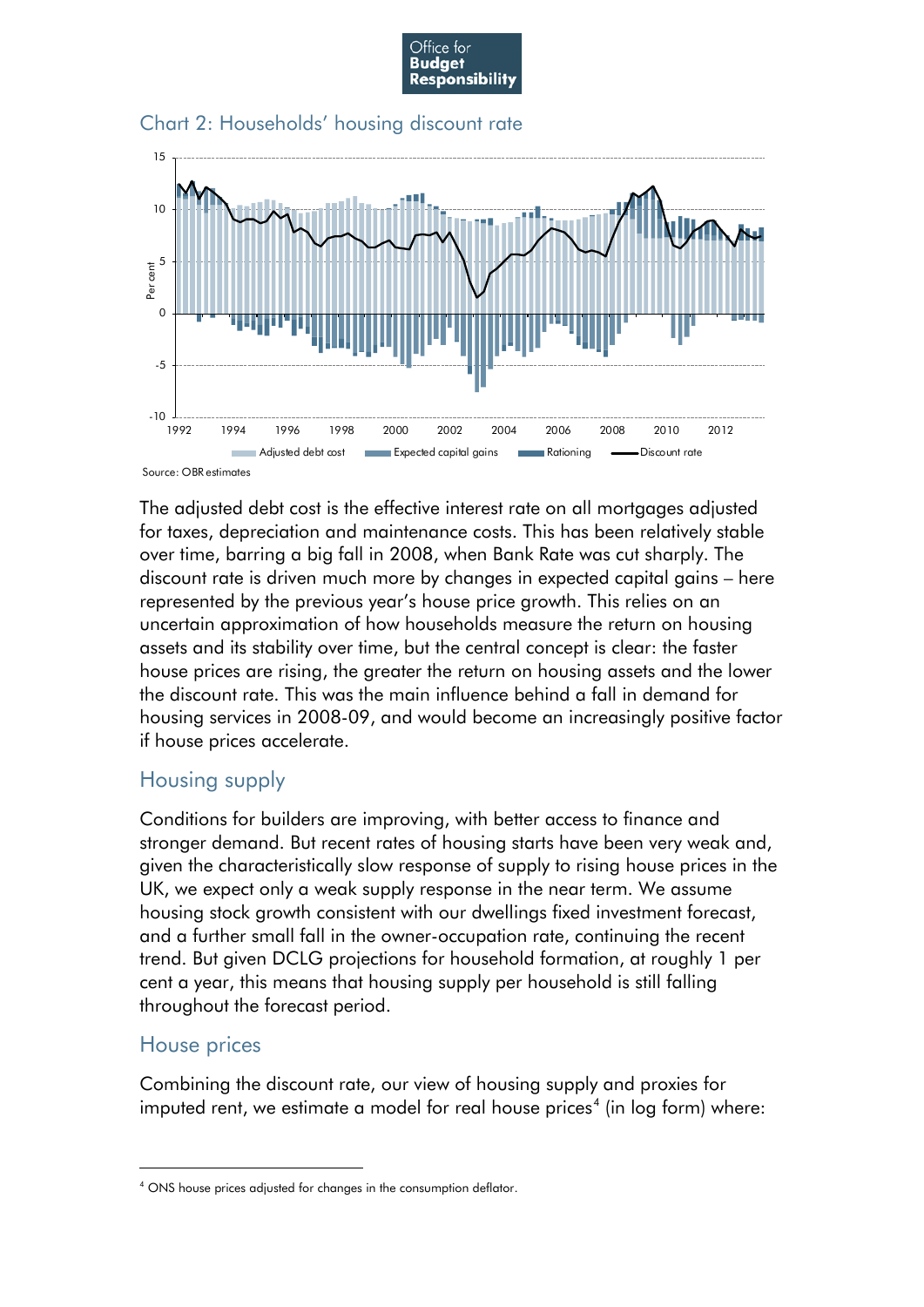

Real house price (1) =  $f(2)$  real disposable income<sup>[5](#page-2-0)</sup> per household, (3) housing stock per household, (4) wage share in disposable income, (5) housing discount rate)

This produces a long-run relationship describing the path of real house prices, with the solution:

 $(1) = 2.66*(2) - 1.03*(3) + 2.76*(4) - 0.05*(5)$ 

The coefficient on the long-term vector in this model is quite small and the speed of adjustment quite slow: for a given movement away from the equilibrium price<sup>[6](#page-3-0)</sup> and no further shocks, half the gap is recovered in 5 to 6 quarters. However, in our model, the long-run path of house prices is ultimately determined by these four factors. Chart 3 shows equilibrium and actual prices over the past 30 years and in the forecast period:

Chart 3: Real house price level, rolling 4-quarter average



Source: OBR, ONS

<span id="page-3-1"></span><u>.</u>

When the 'equilibrium' line rises above 'actual', the underlying determinants of the model imply future price rises. In the 1990s, house prices were particularly driven by strong real income growth; in the forecast period, the discount rate (given low mortgage rates and growing expectation of future capital gains) will be most important. The weakness of housing supply will also contribute positively to house price growth in the short term. Given the great uncertainty over supply response beyond the next two years, our forecast reverts to a neutral long-run assumption of house price growth in line with average earnings thereafter.

### Credit rationing and the impact of Help to Buy on house prices

As shown in Chart 1, a degree of credit rationing emerged in 2008 and has persisted ever since. This is consistent with the observed tightening in lending

<sup>&</sup>lt;sup>5</sup> ONS disposable income adjusted for changes in the consumption deflator.

<span id="page-3-0"></span> $6$  The level of house prices consistent with the fundamental drivers of the model (see Chart 3).